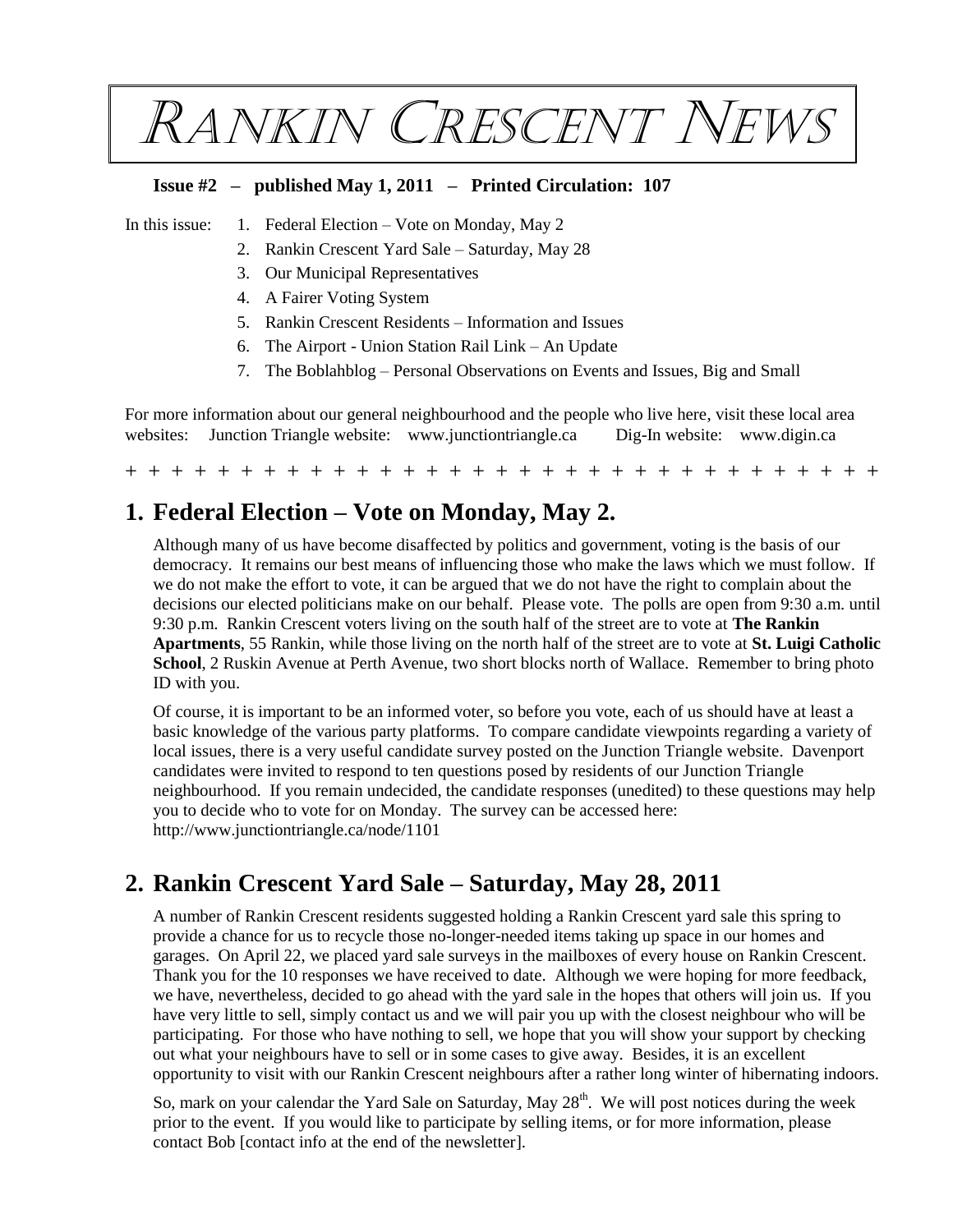# **3. Our Municipal Representatives**

**Ana Bailão, City Councillor for Ward 18, Davenport**. We offer our rather belated congratulations to Ana Bailão who became our representative on City Council following the October 25 municipal election. Ana has a longstanding connection with our community and has pledged to represent the views of her community at city hall. She welcomes comments, suggestions, and feedback from us, her constituents. For our part, we have a duty to keep her informed of our views and concerns. So, we should not hesitate to contact her regarding issues of importance to us.

Contact information: talk to Ana at the Abrigo Centre (Suite 104) in Dufferin Mall every Saturday morning between 10 and 12 – no appointment necessary. Telephone her office at: 416-392-7012. Here is her website: [www.anabailao.ca](http://www.anabailao.ca/)

We also offer our congratulations to our school trustees:

**Maria Rodrigues, Public School Trustee, Ward 9, Davenport**. 416-397-3069; maria.rodrigues@tdsb.on.ca

**Barbara Poplawski, Separate School Trustee, Ward 10, Toronto**. 416-512-3410; barbara.poplawski@tcdsb.org

### 4. **A Fairer Voting System.**

In the last federal election, just 59% of eligible voters in Canada cast a ballot (53% in our riding of Davenport), the lowest voter turnout in Canadian history. One main source of frustration is that winning candidates regularly receive less than 50% of the votes in their ridings; moreover, even when a majority government is elected, more often than not it receives less than 50% of the popular vote. The result is that the majority of us, the voters, are disappointed by most election outcomes.

Does Canada actually have representative democracy? In the 2008 federal election:

- the New Democratic Party attracted 1.1 million more votes than the Bloc Quebecois, but our current voting system gave the Bloc 49 seats, the NDP 37;
- 940,000 voters supporting the Green Party elected no one, while fewer Conservative voters in Alberta alone elected 27 Conservative MPs;
- in the prairie provinces, Conservatives received roughly twice the votes of the Liberals and NDP combined, but took seven times as many seats;
- as in the previous federal election, a quarter-million Conservative voters in Toronto elected no one and neither did Conservative voters in Montreal.

This is not true democracy. Historically, Canadians have usually been ruled by majority governments that the majority voted *against*. Canada is one of the few major nations still using the first-past-the-post voting system. Most democracies scrapped this winner-take-all system last century. Why? Because it fails to provide representation for all voters and it usually fails to provide legitimate majority rule. In other words, winner-take-all voting subverts the basis of representative democracy.

Today more than 80 countries use fair voting systems, often called "proportional representation". Fair voting systems have many variations but the core principle is the same: to get as close as possible to treating every voter equally, or in other words, to create true representative democracy.

When each vote has equal value, election results are proportional. A party that receives 40% of the votes will receive close to 40% of the seats in the legislature, not 60% or more. A party which receives 20% of the votes will win close to 20% of the seats, not 10% or none at all.

[The facts above are from Fair Vote Canada. For more thought-provoking information about proportional representation check out their website: [www.fairvote.ca](http://www.fairvote.ca/) ]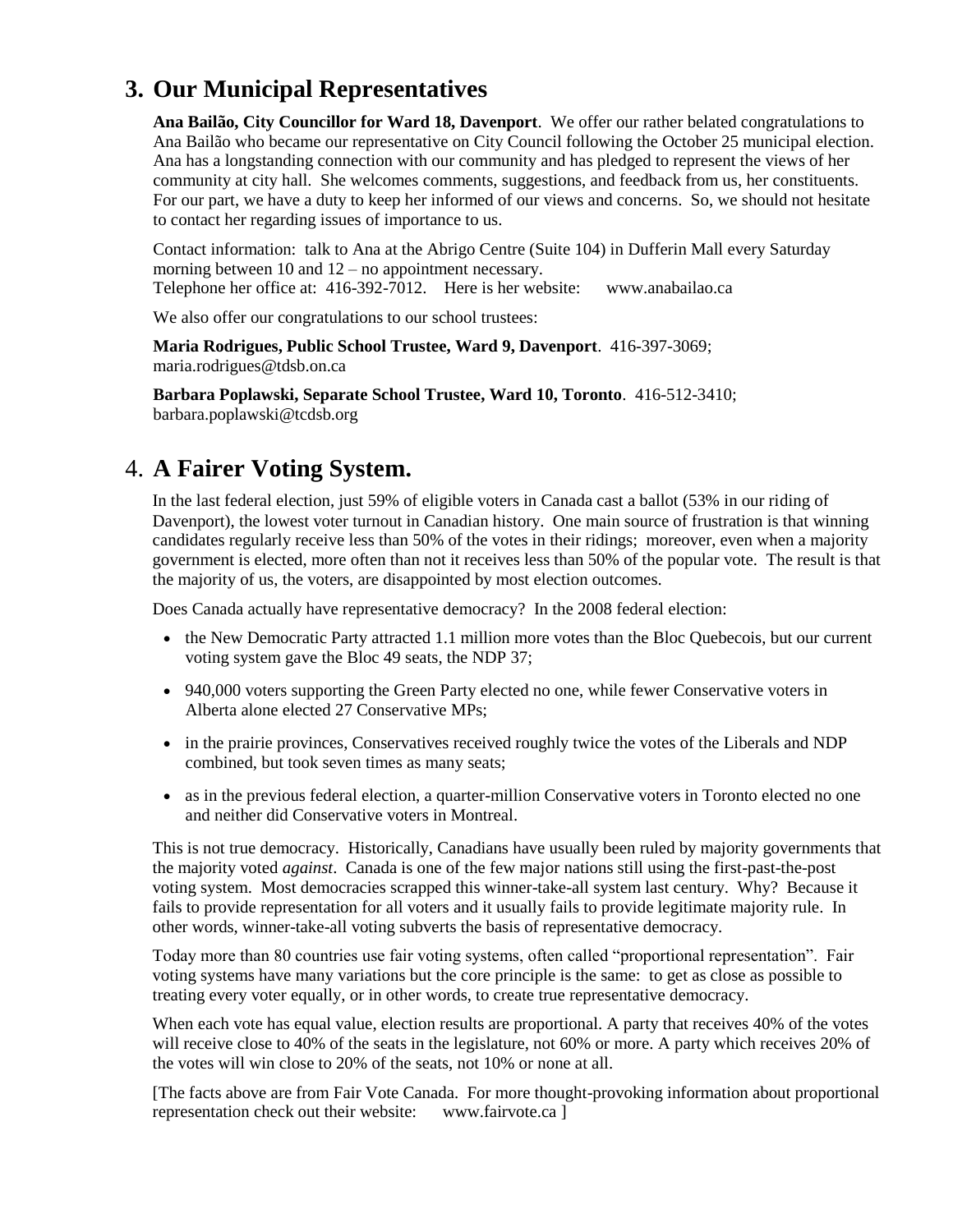# **5. Rankin Crescent Residents – Information and Issues**

### UPCOMING EVENTS:

**Monday, May 2** – Federal Election Day

**Thursday, May 5** – Neighbourhood Safety Walk with Ana Bailão focussing on Wallace and Campbell. Meet at Angel's Café at Symington and Wallace at 7 p.m.

**Saturday, May 28** – Rankin Crescent Yard Sale

### LOCAL ISSUE:

**Dog Poop**. Some Rankin Crescent residents have expressed concern about the poor ethics of some of our neighbourhood pet owners. Although most pet owners are careful to scoop the poop and dispose of it properly, a minority have allowed their pets to defecate on private property (i.e. our front yards), and also in Rankin Park and in the boulevard area on the west side of Rankin between Wallace and the laneway. In some cases, the poop was scooped and bagged, but the poop bags were simply dumped. Besides being an environmental issue, this is a health and safety concern, especially since many young children are living on our street. If you own a pet, please act responsibly every time. It is not acceptable to allow your pet to poop or pee or trespass on private property. The law requires that pet owners pick up after their pets. If you see a pet owner who is not picking up after their pet, speak to them to encourage them to comply with the municipal bylaw, and if the pet owner refuses, get as much information as possible and contact the authorities. Note that Toronto Waste Management asks pet owners to put pet poop into plastic bags which should then be placed into your green bin for composting.

### GARDROSE HOMEOWNER INFORMATION:

**Garage Door Spring**. One homeowner on the northern half of Rankin reported that the spring in his garage door broke not so long ago and had to be replaced. They are supposed to last for 10,000 lifts. Other Gardrose homeowners will likely experience this sooner or later.

#### RANKIN CRESCENT BUSINESSES:

If you operate your own small business out of your home, and would like to inform other Rankin Crescent residents of the expertise and services that you provide, please inform us. In the next issue, scheduled for later this spring, the Rankin Crescent News will profile Rankin Crescent home businesses. Most of us prefer to patronize local businesses, but in many cases we are unaware of their existence. Here is the first example:

**Shiatsu by Sachiko**. 209 Rankin Crescent. As some of you know, Sachiko operates her Japanese shiatsu therapeutic massage business out of our house. Sachiko is a fully-trained and experienced shiatsu massage therapist licensed by the City of Toronto. She has a portable massage table and, if you prefer, she will go to your home to provide massage therapy in the comfort of your own home. She is currently offering a 10% discount to Rankin Crescent residents, as well as a discount for first time clients. Contact Sachiko at: 416-539-8558 or ShiatsuBySachiko@yahoo.co.jp

#### ITEMS TO GIVE AWAY:

**Weather King central air conditioning unit**. Here at #209, we still have our original Weather King central air conditioning unit to give away. Presumably it is the same low quality unit installed by Gardrose in all of their houses from #158 to #225. Although it has been disconnected, to the best of our knowledge it is still in normal working order. Even if your unit is working fine, it may be useful for parts in the likely event of a future breakdown. If no-one wants it, we will have it properly removed and recycled later this spring or summer. [See contact information at the end of this newsletter.]

**Child Safety Gates**. We also have child safety gates which we no longer require. They are designed to fit the staircases in our house at #209, and, as a result, may fit well in other Gardrose-built houses. [See contact **information** at the end of this newsletter.]